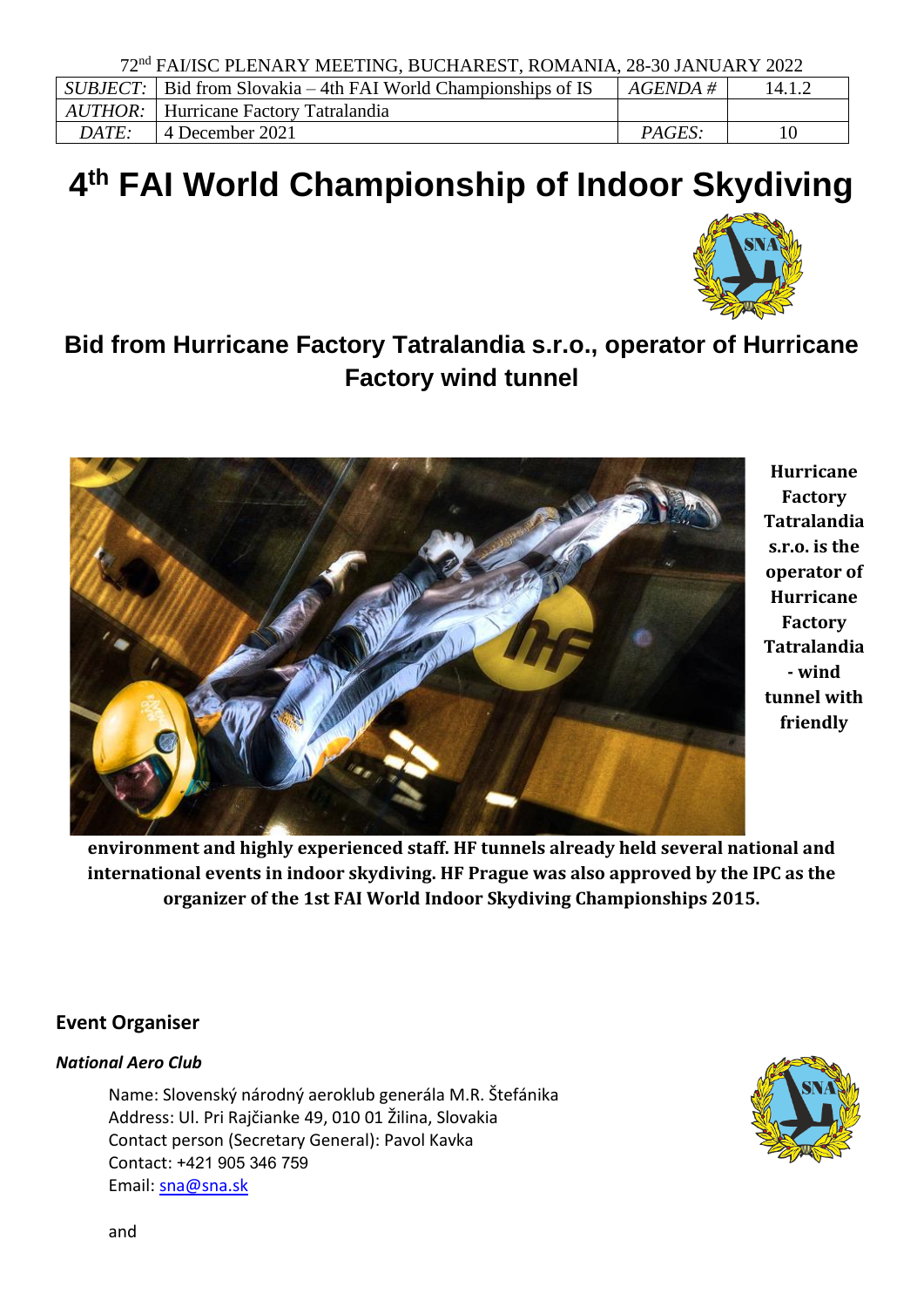Name: Hurricane Factory Tatralandia s.r.o. Address: Dvořákovo Nábrežie 8, 81102 Bratislava, Slovakia Contact person: Daniel Rataj Contact: +421 948 771011 Email: d.rataj@hurricanefactory.com



## *ISC Delegate*

Ján Slobodník Phone: +421 903 800 349 Email: [slobodnik@vaecontrols.sk](mailto:slobodnik@vaecontrols.sk)

## Alternate Delegate

Richard Kolozsi Phone: +421 904 506 040 Email: [richard.kolozsi@gmail.com](mailto:richard.kolozsi@gmail.com)

#### *Organizing Committee*

Name: Daniel Rataj Address: Brezovec 1090, 03105 Liptovský Mikuláš Contact person: Daniel Rataj Contact: +421 948 771011 Email: d.rataj@hurricanefactory.com

#### *Previous organizing experience:*

1<sup>st</sup> World FAI Indoor Skydiving Championship

1<sup>st</sup> Open Slovak Public Indoor Skydiving Championship In Formation Skydiving of 4-member Teams 2<sup>nd</sup> Open Slovak Public Indoor Skydiving Championship In Formation Skydiving of 4-member Teams 3<sup>rd</sup> Open Slovak Public Indoor Skydiving Championship In Formation Skydiving of 4-member Teams 4<sup>th</sup> Open Slovak Public Indoor Skydiving Championship In Formation Skydiving of 4-member Teams 5<sup>th</sup> Open Slovak Public Indoor Skydiving Championship In Formation Skydiving of 4-member Teams

#### *Application fee*

#### *Commercial rights:*

according to FAI rules

# **Event Details**

# *1.1 Full name of the Event: 4th FAI World Championship of Indoor Skydiving*

#### *1.2 Letters of Approval:*

The application is given by National Aero Club. See Appendix A for letter of approval.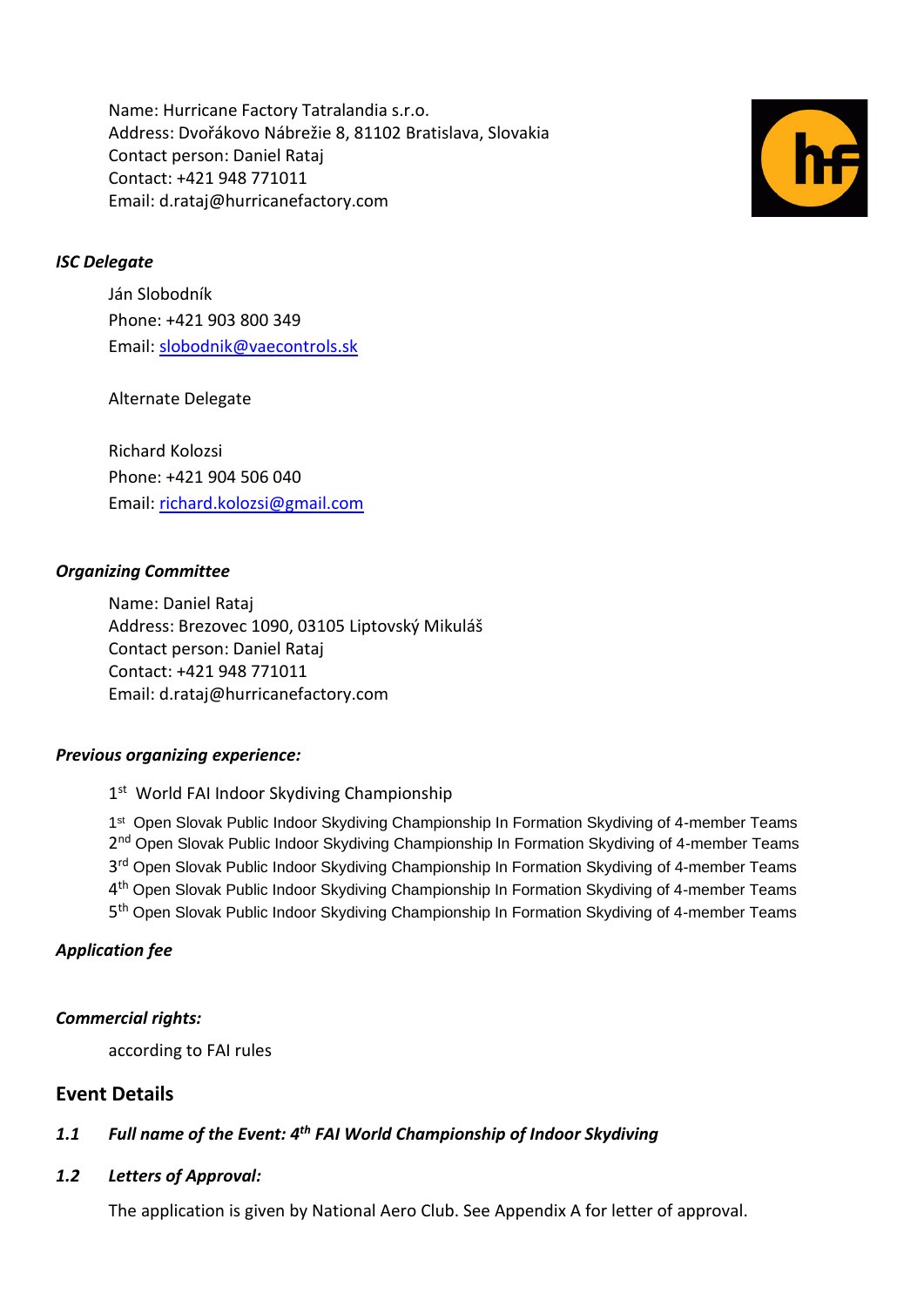# *1.3 Disciplines to be Contested:*

*Formation Skydiving:*

- FS 4-way (Open, Female, Junior)
- VFS 4-way

# *Artistic:*

- Solo Freestyle (Open, Junior)
- Dynamic 2-way (Open, Junior)
- Dynamic 4-way

# *Event Dates*

# **Spring option (recommended by the organizer)**

*Proposed dates are 19. April – 23. April 2023 (If there is a greater number of registered teams more competition days can be added. This will be adjusted in the Bulletin):*

19. – 20. April – Arrival of Judges, Start of Judges Training, Arrival of Delegation, Official Practice Period

21. April – Judges Conference, Arrival of Delegation, Official Practice Period, Opening Ceremony

- 21. 23. April Competition
- 23. April Awards, Closing Ceremony, Departure of Delegation

# *1.4 Location of Event*

Address: Hurricane Factory Tatralandia s.r.o., Brezovec 1090, 031 05 Liptovský

Mikuláš 5, Slovakia.

Location: <https://www.hurricanefactory.com/tatralandia/en/>

# *1.5 Access to Location by Road, Rail and Air*

The organizer will offer paid transport services from selected international airports and Liptovský Mikuláš railway and bus station.

By plane - The nearest international airports:

- Poprad 40 min away by car
- Krakow up to 3h away by car
- Košice up to 3h away by car
- Bratislava up to 3h away by car
- Vienna up to 4h away by car

Paid shuttle will be organized according arrivals/departures of participants. Kosice, Bratislava and Vienna airports can be reached by train (runs every two-three hours during the day).

By train or bus - Liptovský Mikuláš railway station and bus station are just 3 km far from the tunnel. From there the tunnel can be reached by using the suburban bus transport (one stop) or taxi (3eur per ride).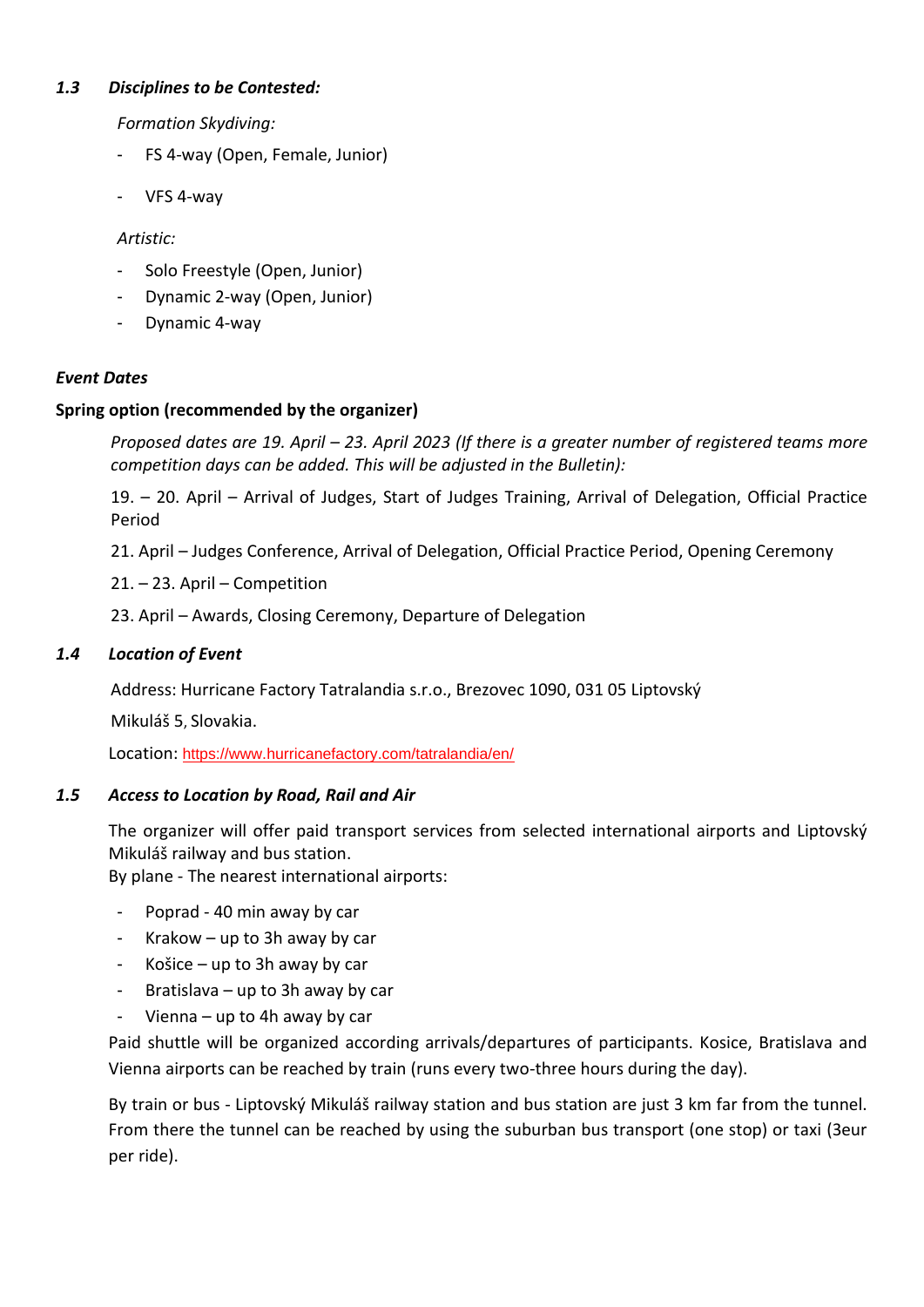By car - leaving a D1 highway leading from the west and east a deviation to Liptovský Mikuláš needs to be taken, then it is necessary to ride towards northwest to reach Liptovský Trnovec (tunnel GPS: [49°6'20.40"N 19°34'24.51"E\)](https://www.google.com/maps/place/Hurricane+Factory+-+Tatralandia/@49.094138,19.586917,12z/data=!4m2!3m1!1s0x0:0x4c9cf646d0645e64?hl=sk-SK).

Price for the rental car from 30€ per day. Pick up at Košice, Poprad, Bratislava, Krakow airports.

#### *1.6 Accommodation*

The nearest accommodation Holiday Village Tatralandia – 150 m from the wind tunnel location. Can accommodate up to 600 people. All the resort will be booked out for the event.

<https://tatralandiavillage.sk/en/>

## *2.1 Weather Conditions* - Not applicable

## *2.2 Airspace Restrictions* - Not applicable

#### *2.3 Landowner Restrictions*

There are none for Hurricane Factory Tatralandia s.r.o. and Hurricane Factory Tatralandia tunnel's operation. Hurricane Factory Tatralandia s.r.o. is cooperating with the Tatralandia Holiday Resort (the largest water fun and wellness complex with accommodation in Slovakia). Hurricane Factory tunnel is located right on the side Tatralandia Holiday resort.

## *2.4 Details of Comprehensive Insurance*

Hurricane Factory Tatralandia s.r.o. will secure comprehensive liability insurance for the duration of the event.

#### *2.5 Details of Insurance Required by Participants*

Hurricane Factory Tatralandia s.r.o. does not normally require flyers to carry third party liability insurance, which is typical in case of outdoor skydiving. If the ISC considers this essential, we can make arrangements for competitors to meet this requirement.

Competitors are responsible for repatriation and their medical insurance.

# *2.6 Proposed Budget, Sources of Income and Entry Fees*

All budgeting and pricing have been forecasted using the current ISC rules in regards to the number of rounds, judge panel requirements, etc. Hurricane Factory Tatralandia s.r.o. reserves the right to revise these figures should any changes occur in the rules that result in increased costs to the Organiser. The ISC will be informed in that case. If changes occur that enable us to reduce the cost, this will be noted in Bulletin One.

See Appendix B for the proposed budget details.

Competitor entry fees include FAI/ISC Sanction fee*,* 3 minutes of training time in Official Practice Period, Opening Ceremonies, Competition costs, lunch each day during competition, Closing Ceremonies and Banquet, Social Night, Entertainment, promotional/gift selections, discounted pre-event flight time.

Competitors will be responsible for their own accommodation, some meals, travel and transportation. Accommodation recommendations will be provided, and transportation services will be offered.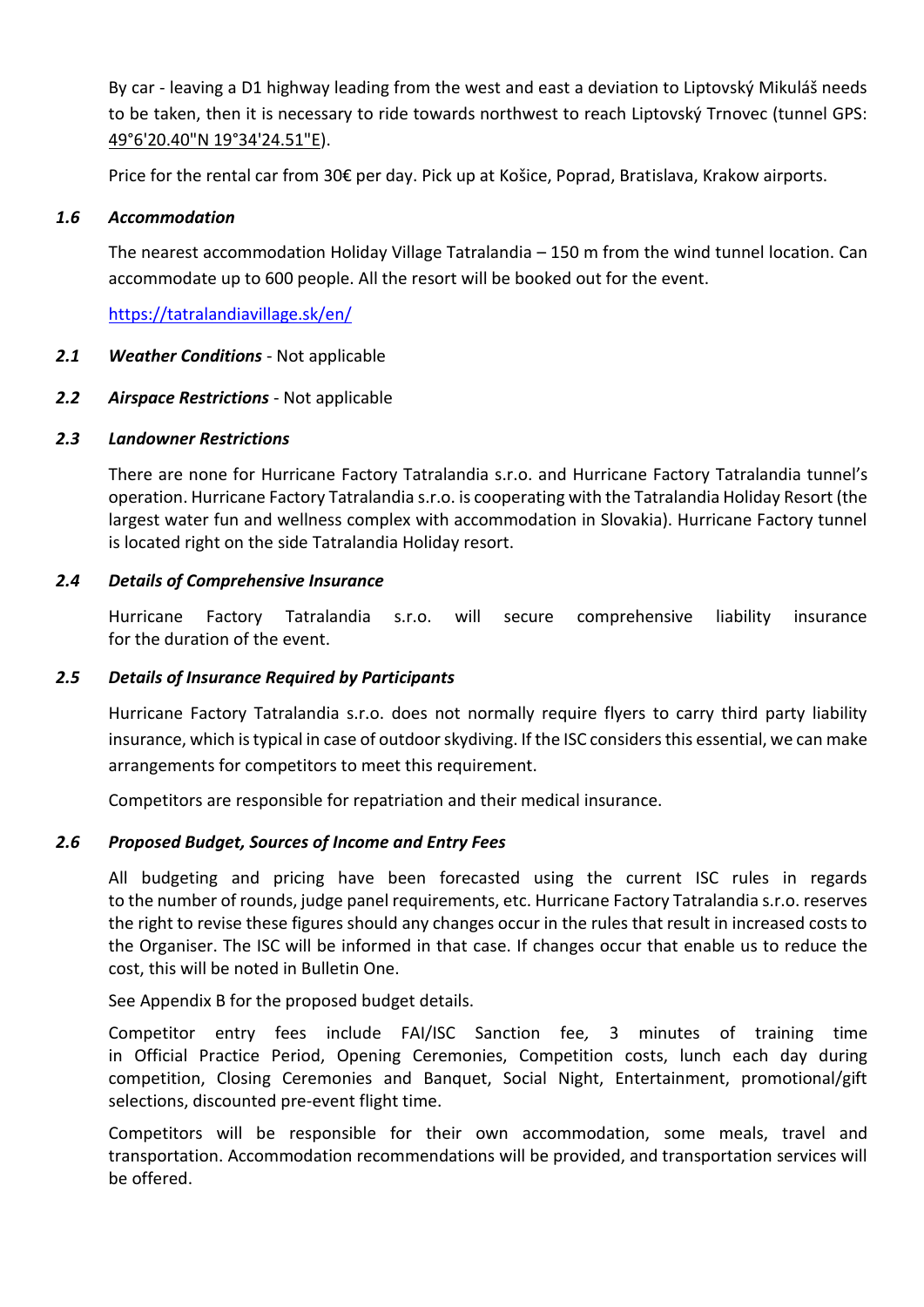Entry fee for Heads of Delegation, Team Leaders and Other Delegation Members includes Opening Ceremonies, lunch each day during competition, Closing Ceremonies and Banquet, Social Night, Entertainment, promotional/gift selections.

# *Entry fees per team:*

4 Way (Open, Female, Junior) 500 EUR + 4 \*110 EUR FAI/ISC Sanction fee

| VFS (Open, Junior)                | 500 EUR + 4 * 110 EUR FAI/ISC Sanction fee    |
|-----------------------------------|-----------------------------------------------|
| D4W (Open, Junior)                | 500 EUR + 4 * 110 EUR FAI/ISC Sanction fee    |
| D2W (Open, Junior)                | 450 EUR + 2 * 110 EUR FAI/ISC Sanction fee    |
| Free style (Open, Junior)         | 400 EUR + 110 EUR FAI/ISC Sanction fee        |
| Member of Official Delegation     | 200 EUR + 110 EUR FAI/ISC Sanction fee        |
| Alternate team member             | 200 EUR + 110 EUR FAI/ISC Sanction fee        |
| Additional Event (per competitor) | 50 EUR discount on additional event entry fee |

\*If a competitor is registered for more than one event the additional event team fee will be discounted by 50 EUR per each already registered competitor instead of the full entry fee. The Sanction Fee for additional event is not required but that may change till year 2023. In that case the competitor registered in more than one event will have to pay multiple Sanction fee.

The registration fee for additional accompanying persons, who are not a part of the official delegation or require a sanction fee to be paid for, will be 190 EUR and will include lunch on days of competition, Opening Ceremony, Awards, Closing Ceremonies, banquet dinner and drinks, social events and entertainment.

Late registration after March 1., 2023 may be accepted if a capacity allows and the registration fee will be increased by 20% (except the Sanction fee which stays the same).

# *2.7 Facilities*

The facility consists of one building with a basement and two floors, which include many multipurpose rooms (video rooms, training rooms, changing rooms and Hurricane Factory bar with direct view on the tunnel.

- VIP room ( Video, Judge room with direct view on tunnel)
- Balcony ( direct view on Tunnel )
- Changing room no1 ( downstairs, showers, toilets )
- Changing room no2 ( sport training and changing room, video, shower)
- Briefing room ( video, shower )

Registration will be conducted in the reception with four networked computers and a fully integrated, modern, and customized system capable of handling all accounting and tracking. There will be enough network computers and printers available for the competition, FAI/ISC officials and judges' panels. There will be good internet access for judges, media and officials.

Judging panels will be housed in a large conference room on the second floor with ample space for the judging team, video playback monitor, printer, and other supplies. It is also possible to use data projector there. The conference room is directly above the flight chamber with a straight view on the tunnel.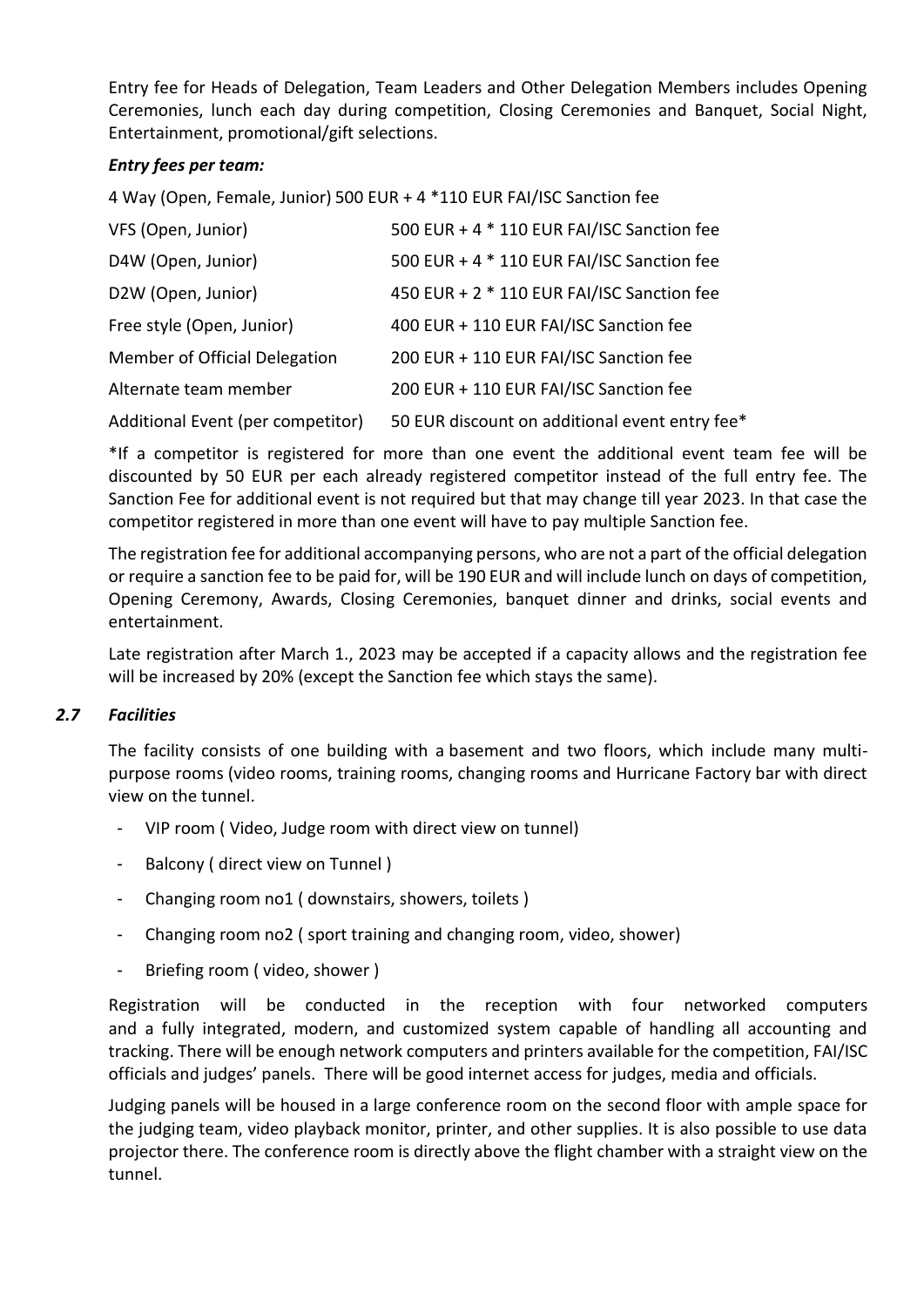#### *2.8 Video system:*

There will be quality cameras available for judging and streaming according the FAI rules and experiences from previous competitions.

All videos are immediately transferred to a video server from which the files can be accessed or transferred. The videos can be also accessed and downloaded from the web page to your personal computer.

# *2.9 Competitors spaces:*

There will be many areas setup for competitors use. Two large changing rooms and two briefing rooms are situated in the basement and will be dedicated to competitor creeping and dirt dives. There will be a possibility to use a gallery on the second floor as a lounge area for the competitors. If there is a high number of registered teams Hurricane Factory Tatralandia s.r.o. plans to rent conference room just 150 meters from the tunnel building. In the additional briefing rooms the live streaming from the competition and updated schedule will be available.

There is also a great possibility for competitors to relax as Hurricane Factory Tatralandia tunnel is located right next to the largest aquapark in Slovakia, Tatralandia. It includes huge spa and possibility of massages.

Hurricane Factory Tatralandia s.r.o. will rent off-site meeting space nearby to accommodate opening and closing ceremonies, banquets, and social gatherings. **The conference center of Holiday Village Tatralandia can welcome up to 420 people and** Liptov Arena (1900m2) is only 150m away from the tunnel and offers high indoor seating capacity - 230 seats on the main tribune and 700 seats on portable tribune.

#### *2.10 Wind Tunnel*

Tunnel size: 4.3 meters wide and 14 meters high flying chamber.

| Glass:          | 6 meters high, rounded             |
|-----------------|------------------------------------|
| Wind speed:     | up to $280 \text{ km/h}$           |
| Flying chamber: | $3,5 \text{ m} \times 5 \text{ m}$ |
| Doors:          | (H) 187cm x (W) 60 cm              |

Judges will be located around the tunnel according the FAI rules.

# *Pre-Event Training*

Planned pre-event training price is approximately from 550 EUR per hour (20 % VAT included). It could be booked any time between registering and the start of competition. The minimum time to be purchased will be 10 minutes.

# *2.11 Accommodation*

Hurricane Factory Tatralandia s.r.o. is located within Tatralandia Holiday Resort with comfortable accommodation possibilities in Holiday Village Tatralandia cozy cottages and bungalows, which are walking distance from the tunnel. Holiday Village forms a small holiday town with a total capacity of 600 beds.

Also, there is a stylish restaurant located in the central building of the Holiday Village complex. The wooden hut can welcome up to 150 guests at once. Other restaurant for 200 guests is available right next to the tunnel (intended for events and gatherings).<https://tatralandiavillage.sk/en/>

#### *2.12 Local Transportation Provided*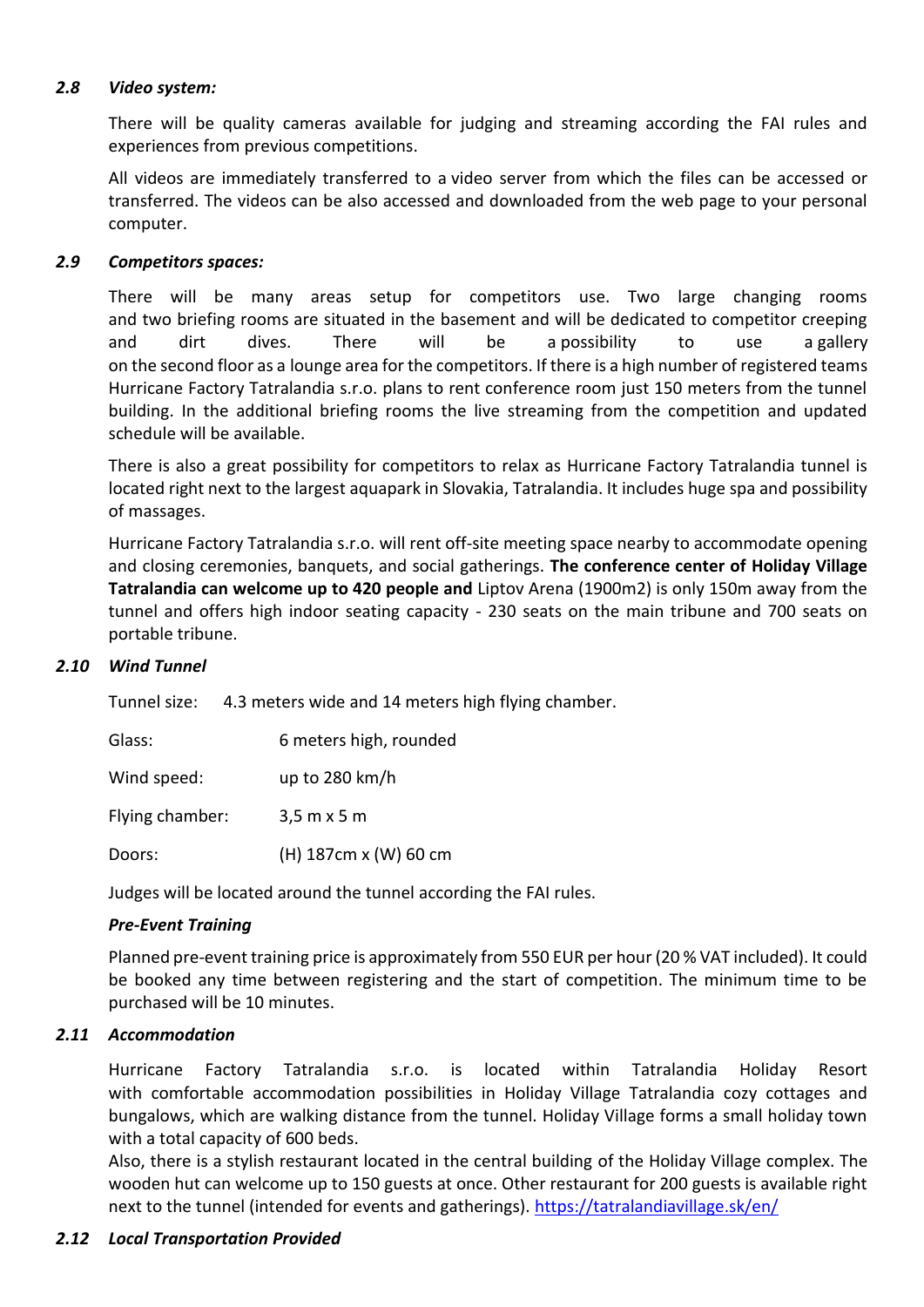Everything will be walking distance, as everything will take place in the Tatralandia resort. Paid transfer will be offered and managed by organizer if it is needed.

Hurricane Factory Tatralandia s.r.o. will provide shuttle transport for the judges and staff related to the event.

#### *2.13 Outline of Media Plan*

Hurricane Factory Tatralandia s.r.o. will inform about the event national media outlets and international skydiving and tunnel-flying related media outlets. Hurricane Factory Tatralandia s.r.o. has its own PR agency and is already in contact with many national and international media outlets. Hurricane Factory Tatralandia s.r.o. will send press releases and media invitations to its media contacts on on a contacts basis for the six months preceding the event. Two months prior to the event Hurricane Factory Tatralandia s.r.o. will increase the amount of press releases and photos sent out.

Live stream from the competition will be provided during the official competition days with experience commentators. Hurricane Factory Tatralandia s.r.o. will make available interviews, photos and video footage to the media contacts.

#### *2.14 Accommodation for FAI/ISC Officials*

Accommodations for the FAI/ISC officials will be provided in Holiday Village Tatralandia. Advance notice is requested for any accompanying persons and/or room requirements. <https://tatralandiavillage.sk/en/>

#### *2.15 Judging Equipment*

Hurricane Factory Tatralandia s.r.o. will provide judging and scoring equipment that meets or exceeds the requirements set forth by the ISC. Hurricane factory has two licenses and currently two judging panels of InTime scoring system. More judging panels will be provided if needed and depending on the number of competitors.

The flight chamber is equipped with three cameras from which footage can be used for video playback. The additional quality cameras needed for judging will be added according the judging needs and FAI rules.

#### *2.16 Public Address System*

Hurricane Factory Tatralandia s.r.o. will secure a way to inform the event participants and public about the process of competition, with big screens, online, WhatsApp group and any other suitable way.

#### *2.17 Arrangements for Medical Care*

Hurricane Factory Tatralandia s.r.o. will have a full time first aid and CPR trained person on site for the duration of the event. Full ambulance and medical services are available through 112 emergency services. (Hospital distance 6 min and 4,1 km)

#### *2.18 Proposals for Event Officials*

Assistant Chief Judge and Chief Judge to be determined.

Hurricane Factory Tatralandia s.r.o. will cover travel, food and lodging costs for the following officials: FAI Controller, Chief Judge, and Assistant to the Chief Judge. Food and lodging costs will be covered for all other members of the Judges Panel.

#### *2.19 Details of On-site Communications*

Hurricane Factory Tatralandia s.r.o. is equipped with multiple phone lines for inter-office and external calls.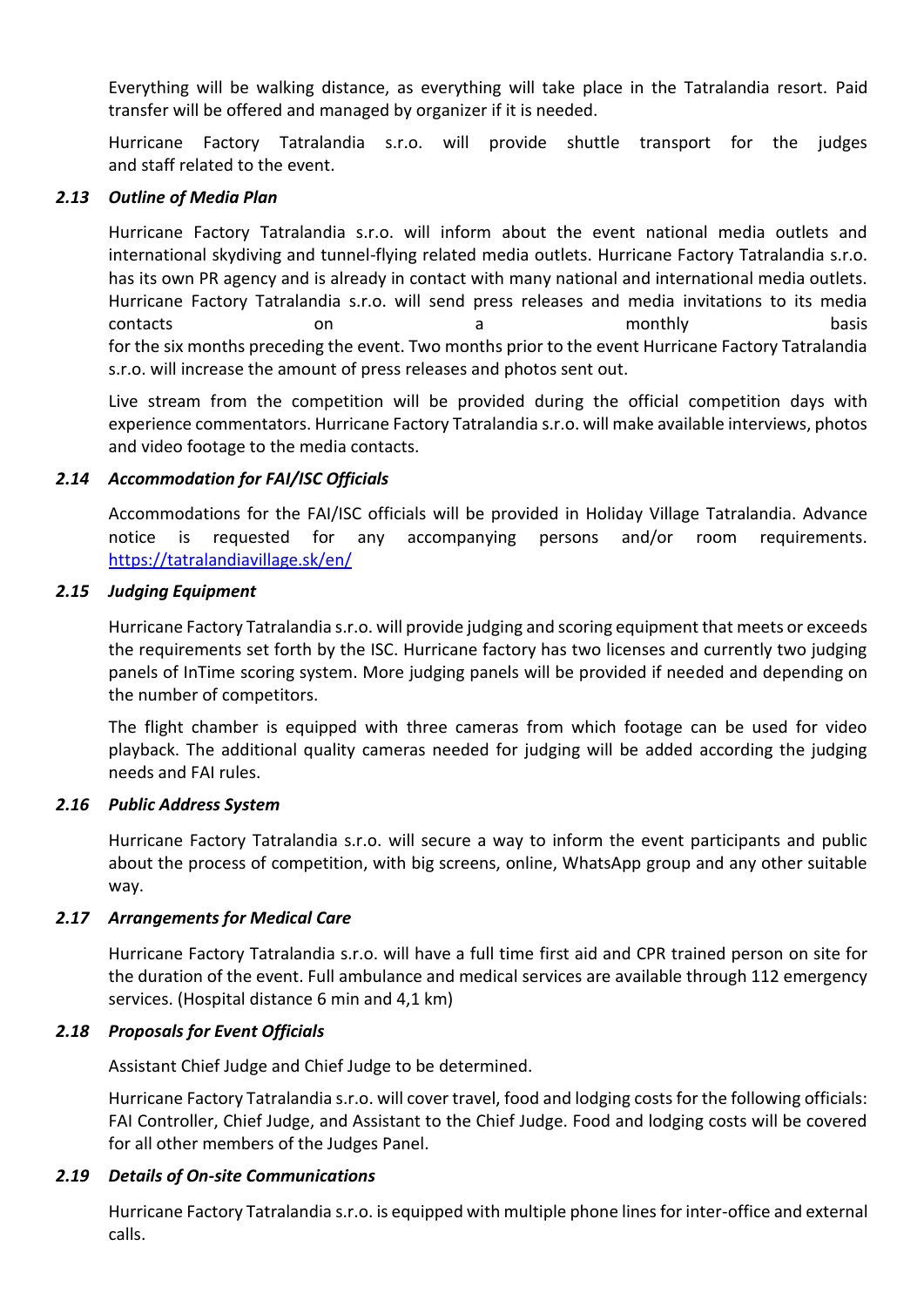There will be also WhatsApp group available for all the participants and people involved with the actual information about scoring, schedule and important updates during the event.

There will be also mobile phone communication provided for all who register their mobile phone number to the database. Important information messages will be sent to this numbers (to head of each delegation) during the Event. WhatsApp admin solution.

#### *2.20 Federal, State, Local Legislation/Rules*

There are no federal, state, or local legislation or rules that would interfere with the event. Hurricane Factory Tatralandia s.r.o. requires the use of helmets by all competitors.

Equipment must be according the FAI sporting code section 5.

Participants under age 18 need parents approval.

The latest approved versions of Sporting Code Section 5 will be used. Also, the latest version of Indoor Formation and Vertical Formation skydiving competition, Freestyle Competition rules and 2way and 4way Dynamic Competition rules.

## *2.21 Visa Requirements*

There are no visa requirements for residents of the European Schengen area and USA.

General Visa Information: https://www.schengenvisainfo.com/slovakia-visa/

## *2.22 Medals*

Hurricane Factory Tatralandia s.r.o. will choose to make its own awards medals in accordance with the rules of the FAI.

## *2.23 Anti-Doping Requirements*

In the event that anti-doping testing becomes a requirement, Hurricane Factory Tatralandia s.r.o. will secure the facilities necessary for testing and interviews. Each competitor is responsible for their own medical situation. Requirements: http://www.fai.org/cimp-documents

# *2.24 Emergency Medical Services*

Hurricane Factory Tatralandia s.r.o. will have a full time first aid and CPR trained person on site for the duration of the event. Full ambulance and medical services are available through 112 emergency services.

#### *2.25 Additional Information*

#### *2.25.1 FAI Judge Training Course*

If the ISC Judges' Committee would like for this course to take place, Hurricane Factory Tatralandia s.r.o. can make arrangements to host the FAI Judges Training Course if there is sufficient interest.

# *2.25.2 Event Website & Competitors Registration*

Hurricane Factory Tatralandia s.r.o. will establish event website to provide information prior to the event, including information about the rules, accommodation, access etc. And during the event the website will provide up-to-date results and daily news.

The same website will contain the online registration system for teams and delegations to make it easy to complete forms, paperwork, registration and financial responsibilities.

# *2.25.3 Ceremonies and Awards*